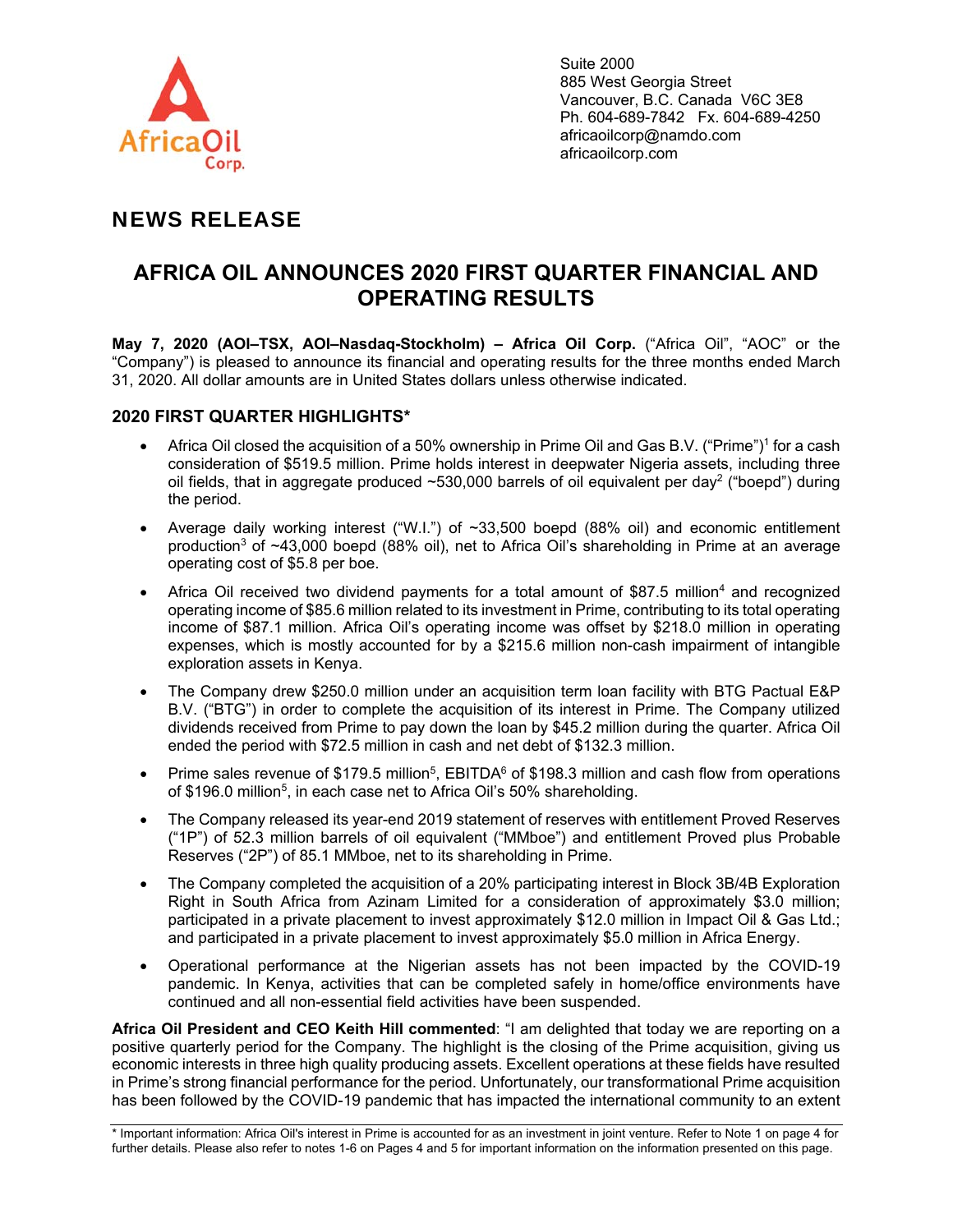that was unforeseen at start of the year. Our top priority is the safety of our employees, contractors and partners. We will continue to actively monitor the pandemic situation and take the necessary measures to mitigate its impact on our health and business performance. I believe that we should hope for the best and plan for the worst. I take great comfort in Prime's industry leading oil hedging position that provide for stable cash flows. More than 90% of Prime's production is hedged at an average price of \$66 per barrel and most of its production for first quarter 2021 is hedged at an average price of \$60 per barrel. Also, we have taken immediate steps to cut costs and defer discretionary capital expenditures. I am confident that we are in a robust position to ride out these turbulent markets and to emerge in a strong position to benefit from future business development opportunities."

## **2020 First Quarter Financial Results**

(Thousands United States Dollars, except Per Share and Share Amounts)

|                                                                              | March 31, 2020                       | December 31, 2019                    |
|------------------------------------------------------------------------------|--------------------------------------|--------------------------------------|
|                                                                              |                                      |                                      |
| Cash and cash equivalents                                                    | 72,525                               | 329,464                              |
| <b>Total assets</b>                                                          | 917,116                              | 812,305                              |
| Long-term debt                                                               | 204,792                              |                                      |
| <b>Total liabilities</b>                                                     | 280,021                              | 45,602                               |
| Total equity attributable to common shareholders                             | 637.095                              | 766,703                              |
| Working capital                                                              | 1,584                                | 290,749                              |
|                                                                              | Three months ended<br>March 31, 2020 | Three months ended<br>March 31, 2019 |
| Income from equity investments                                               | 87,055                               |                                      |
| Net operating expense                                                        | (130, 987)                           | (2, 875)                             |
| Net loss                                                                     | (137, 882)                           | (511)                                |
| Net loss per share - basic and diluted                                       | (0.29)                               | 0.00                                 |
| Weighted average number of shares outstanding - basic and<br>diluted ('000s) | 471,311                              | 470,654                              |
| Number of shares outstanding ('000s)                                         | 471,950                              | 471,214                              |
| Cash flows provide by (used in) operations                                   | 771                                  | 827                                  |
| Cash flows used in investing                                                 | (454, 005)                           | (15, 232)                            |
| Cash flows provide by (used in) financing                                    | 196,352                              | (695)                                |
| Total change in cash and cash equivalents                                    | (256, 939)                           | (15, 107)                            |
| Total change in equity                                                       | (129, 608)                           | (187)                                |

The financial information in this table was selected from the Company's unaudited consolidated financial statements for the three months ended March 31, 2020. The Company's consolidated financial statements, notes to the financial statements, management's discussion and analysis for the three months ended March 31, 2020 and 2019, and the 2019 Annual Information have been filed on SEDAR (www.sedar.com) and are available on the Company's website (www.africaoilcorp.com).

#### FINANCIAL POSITION AND EARNINGS

The Company ended 2020 first quarter with cash of \$72.5 million and working capital of \$1.6 million in comparison to cash of \$329.5 million and working capital of \$290.7 million at the end of 2019. The reduction in the Company's cash position of \$256.9 million is primarily attributed to its acquisition of a 50% shareholding in Prime, as described below.

In January 2020, the Company announced the closing of the acquisition of a 50% interest in Prime. The total payment by Africa Oil to close the acquisition, including the Nigerian Government's consent fee, amounted to \$519.5 million. This includes a deferred payment of \$24.8 million which is due by end of June 2020. The payment of \$519.5 million was funded through a loan facility of \$250.0 million with BTG Pactual ("Term Loan") and a cash payment of \$269.5 million. A deferred payment of \$118.0 million, subject to update, may be due to the seller depending on the date and ultimate OML 127 tract participation in the Agbami field.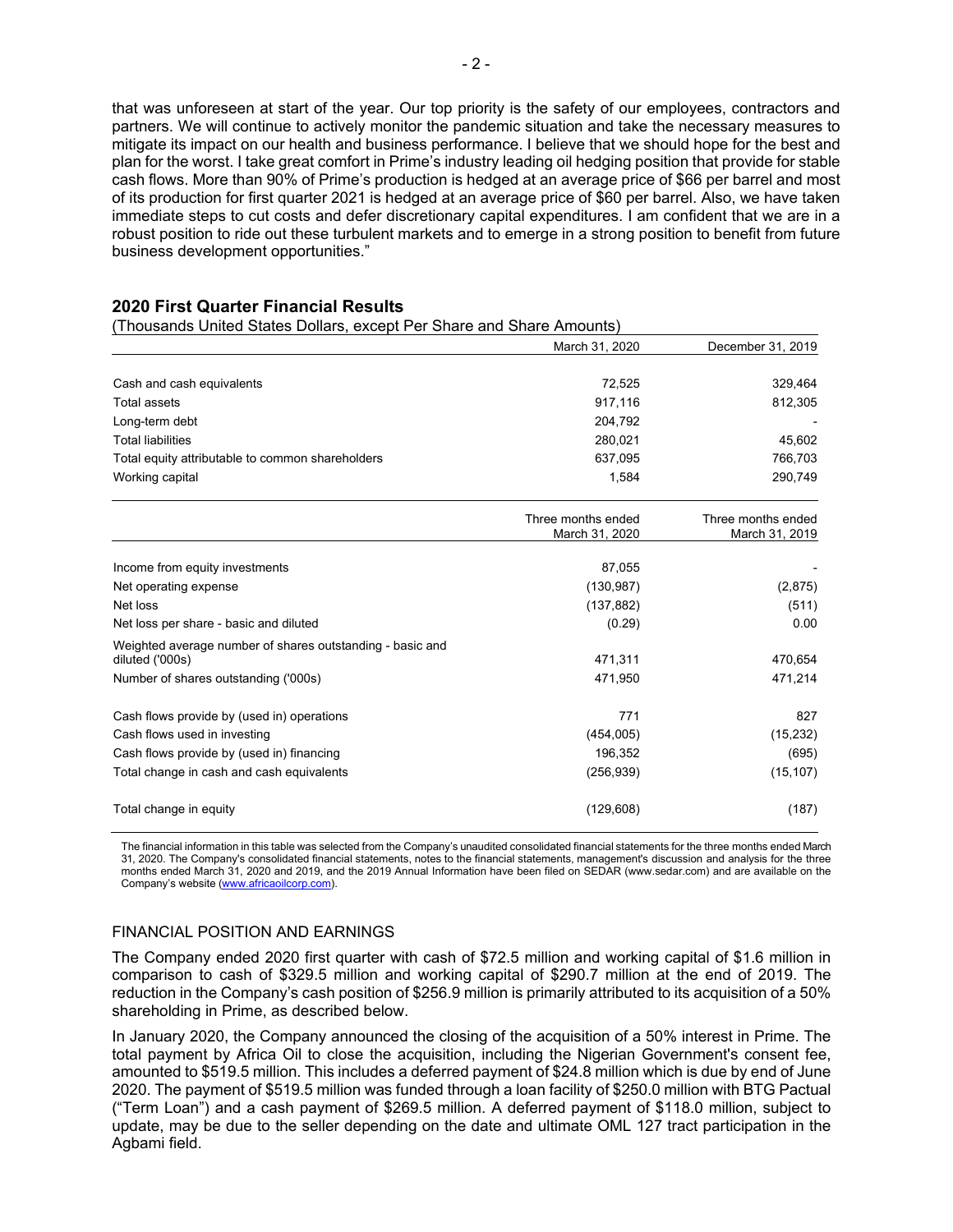The Company recognized a loss of \$137.9 million during the first quarter of 2020. The operating income primarily relates to the Company's share of profit from its investment in Prime amounting to \$85.6 million. Additionally, the Company recorded a net share of profit from its investments in Eco Atlantic, Impact Oil & Gas and Africa Energy amounting to \$1.5 million. The operating income was offset by \$218.0 million in operating expenses which primarily relates to the recognition of a \$215.6 million impairment of intangible exploration assets relating to the valuation of the Kenyan development project and Block 10BA.

During the three months ended March 31, 2020, Prime paid two dividends for a total of \$175.0 million with aggregate net payment to Africa Oil of \$87.5 million related to its 50% shareholding interest. The Company applied \$45.2 million of the amount received to reduce its BTG loan facility, which at the period end stood at \$204.8 million. Africa Oil will apply any future dividends in priority towards the repayment of its BTG loan facility to accelerate the repayment of the loan principal amount, although the BTG loan is not due for repayment until January 2022.

Other than the Prime acquisition, during the three months ended March 31, 2020, the Company:

- Acquired a 20% participating interest in Block 3B/4B Exploration Right in South Africa from Azinam Limited for a consideration of approximately \$3.0 million with Africa Oil assuming operatorship for the joint venture partners.
- Participated in a private placement for Impact Oil and Gas ("Impact"), investing approximately \$12.0 million to acquire ~45 million shares, increasing the Company's ownership interest in Impact from ~29.9% at end of 2019 to ~32.2%.
- Participated in a private placement for Africa Energy, investing \$5.0 million to acquire 20,930,000 million shares from a total of 104,652,174 shares, decreasing the Company's ownership interest in Africa Energy from  $~134.5\%$  to  $~12.6\%$ .

To finance its future acquisition, exploration, development and operating costs, including the Kenya development project, Africa Oil may require financing from external sources, including issuance of new shares, issuance of debt or executing working interest farmout or disposition arrangements. There can be no assurance that such financing arrangements will be available to the Company or, if available, that it will be offered on terms acceptable to Africa Oil.

#### SUBSEQUENT EVENTS

The Company's Kenyan Branch, of its wholly owned subsidiary, Africa Oil Kenya B.V., has been assessed for corporate income tax and value added tax by the Kenya Revenue Authority ("KRA") relating to farmout transactions completed during the period 2012 to 2017.

Subsequent to the period end, the Kenyan Tax Appeals Tribunal ("TAT") ruled in favour of the Company with regards to the corporate income tax assessments. However, the TAT ruled in favour of the KRA with regards to the VAT assessments which amount to \$22.0 million. The Company maintains its position that the VAT assessment is without merit and has duly filed an appeal with Kenya's High Court to challenge the position. This will be heard in Q2 2020. A ruling against the Company would negatively impact the value of the South Lokichar project.

Prime's Reserve Based Lending Facility ("RBL") semi-annual redetermination was completed with a reduction in the anticipated 2020 principal repayments. Africa Oil had previously guided to a 2020 repayment of \$315 million net to its shareholding in Prime. This is now estimated to be \$255 million subject to the next redetermination scheduled for third quarter 2020.

## COVID-19

Given the extraordinary market situation that the oil and gas business is facing in response to the global Covid-19 outbreak and the resulting reduction in world oil demand, we have witnessed an unprecedented level of volatility and commodity price weakness. We have seen encouraging steps taken by OPEC+, G20 nations and oil producers that we are confident should remove significant supply, helping to deal with the demand destruction we have witnessed and the resultant inventory build. We anticipate that these actions should flatten the curve of inventory builds and set a course to rebalance markets as COVID-19 related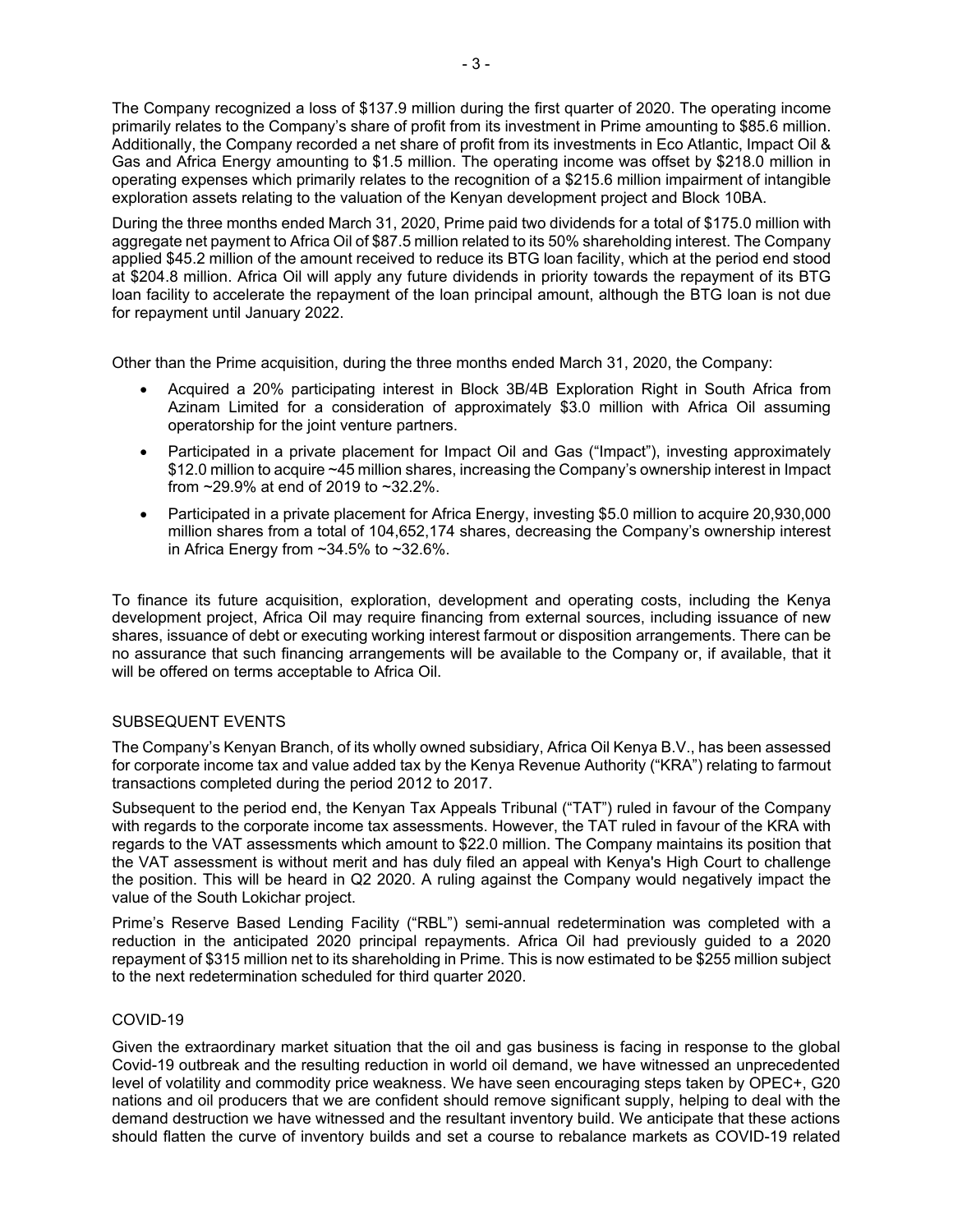restrictions begin to reduce and demand recovers. However, there is no certainty as to the time it will take for oil demand to recover. In these uncertain times, the Company will continue to prioritize repayment of our long term debt, utilizing dividends received from Prime, as we have done in the first quarter. Operational performance at Prime's Nigerian assets has not been materially impacted after significant mitigation strategies were implemented. Prime's robust hedging program has mitigated the commodity price risk to date. In the Company's Kenya business, activities that can be completed safely in home/office environments have continued and all non-essential field activities have been suspended. Uncertainty related to market conditions caused by COVID-19 has resulted in additional non-cash impairment charges associated with the Company's Kenyan business.

## 2020 MANAGEMENT GUIDANCE

The Company's 2020 Management Guidance for its 50% interest in Prime was announced on February 25, 2020. As of the date of this press release, the Company does not contemplate a change to the guidance provided. This is summarised below. The Company also announced a 2020 corporate budget of \$50.0 million including G&A, exploration costs, Kenya capital investments and equity investments in Africa Energy and Impact Oil and Gas.

| AOC's net 50% in Prime Metrics 1,3                   | 2020E <sup>7</sup> |
|------------------------------------------------------|--------------------|
| Working Interest (W.I.) Production (boe/d) $3$       | 30,000-33,000      |
| Economic Entitlement Production (boe/d) <sup>3</sup> | 35.000-38.000      |
| Cashflow from Operations (\$ million)                | 630-680            |
| Capital Investments (\$ million)                     | 55-60              |

## NOTES

- <sup>1</sup>. The 50% shareholding in Prime is accounted for using the equity method and presented as an investment in joint venture in the Consolidated Balance Sheet. Africa Oil's 50% share of Prime's net profit or loss will be shown in the Consolidated Statements of Net Loss and Comprehensive Loss. Any dividends received by Africa Oil from Prime are recorded as Cash flow from Investing Activities. The guidance presented here is for information only.
- <sup>2.</sup> Production relates to aggregate full field production for Agbami, Akpo and Egina. For Agbami, it is in respect of Oil Mining Lease ("OML") 127 and OML 128. The Agbami Field spans OML 127 and OML 128 and is subject to a unitization agreement, with 62.4619% of field production currently allocated to OML 127, where Prime has its interest. This production rate only includes sold gas volumes and not those volumes used for fuel, reinjected or flared.
- <sup>3.</sup> Net entitlement production is calculated using the economic interest methodology and includes cost recovery oil, tax oil and profit oil and is different from working interest production that is calculated based on project volumes multiplied by Prime's effective working interest in each license.
- 4. Prime does not pay dividends to its shareholders, including Africa Oil, on a fixed pre-determined schedule. Previous number of dividends and their amounts should not be taken as a guide for future dividends to be received by Africa Oil. Any dividends received by Africa Oil from Prime's operating cash flows will be subject to Prime's capital investment and financing cashflows, including payments of Prime's Reserve Based Lending ("RBL") principal amortization, which are subject to semi-annual RBL redeterminations.
- $5.$  Sales revenue is based on five successful cargo lifts during the period with a total Prime sales volume of approximately 4.8 mmbbl or 2.4 mmbbl net to Africa Oil's 50% shareholding. One cargo scheduled for end of March was slightly delayed and was successfully lifted in the first week of April. Cash flow from operations accounts for a working capital adjustment of \$38.6 million net to Africa Oil's 50% shareholding in Prime.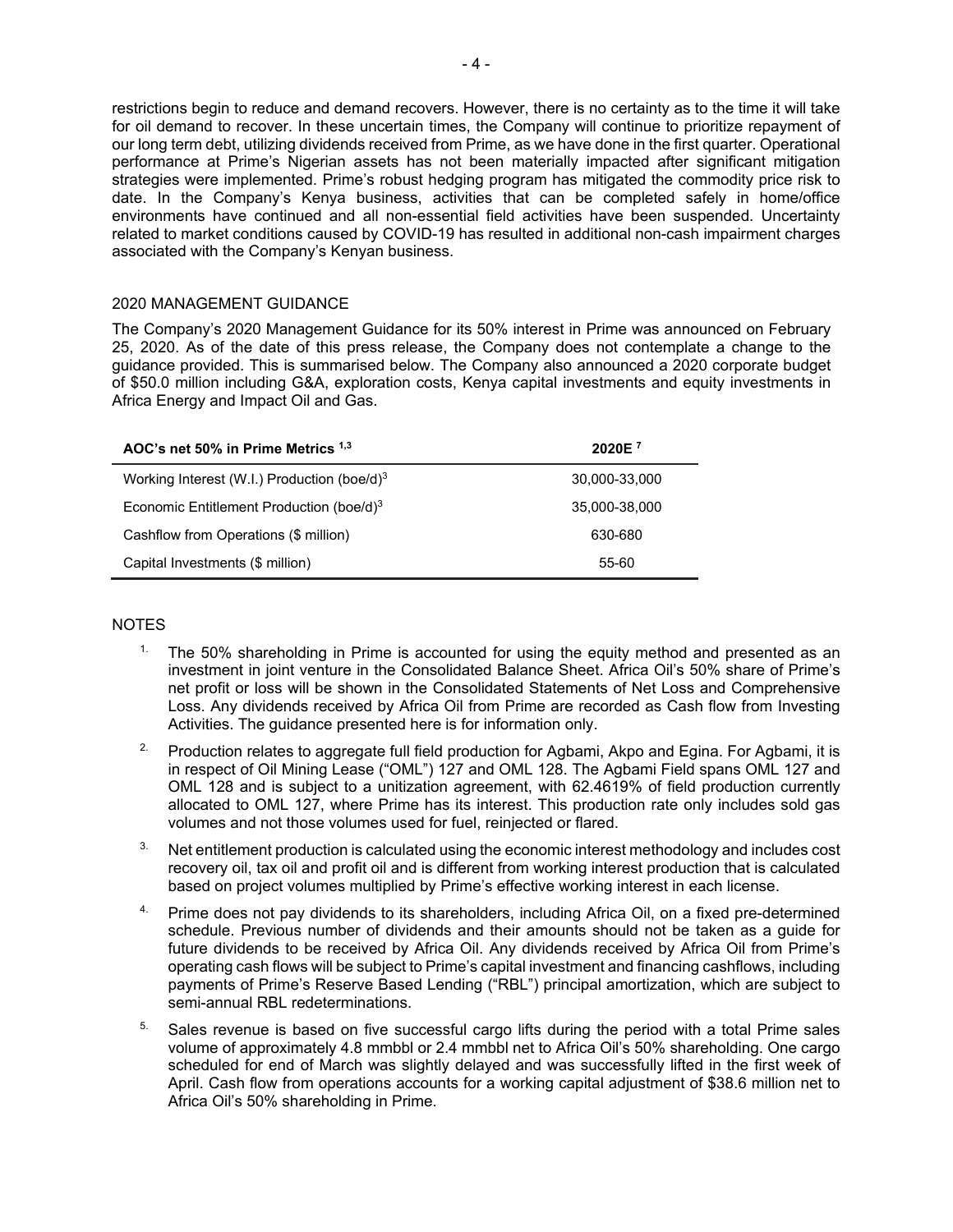- $6.$  Earnings Before Interest, Tax, Depreciation and Amortization ("EBITDA") is not a generally accepted accounting measures under International Financial Reporting Standards ("IFRS") and does not have any standardized meaning prescribed by IFRS and, therefore, may not be comparable with definitions of EBITDA that may be used by other public companies. Non-IFRS measures should not be considered in isolation or as a substitute for measures prepared in accordance with IFRS.
- <sup>7.</sup> Africa Oil management guidance as announced on February 25, 2020. This does not take into consideration impacts that could arise from COVID-19 or OPEC+ production quotas, if any.

#### **About Africa Oil**

Africa Oil Corp. is a Canadian oil and gas company with producing and development assets in deepwater Nigeria; development assets in Kenya; and an exploration/appraisal portfolio in Africa and Guyana. The Company is listed on the Toronto Stock Exchange and on Nasdaq Stockholm under the symbol "AOI".

For further information, please contact:

Shahin Amini IR and Commercial Manager shahin.amini@africaoilcorp.com T: +44 (0)203 982 6800

Sophia Shane Corporate Development sophias@namdo.com  $T: +1 (604) 806 - 3575$ 

#### **Additional Information**

This information is information that Africa Oil is obliged to make public pursuant to the EU Market Abuse Regulation. The information was submitted for publication, through the agency of the contact persons set out above, at 8:00 p.m. ET on May 7, 2020.

#### **Advisory Regarding Oil and Gas Information**

The terms boe (barrel of oil equivalent) and MMboe (millions of barrels of oil equivalent) are used throughout this press release. Such terms may be misleading, particularly if used in isolation. Year-end 2019 reserves estimates are based on a conversion ratio of five thousand and eight hundred cubic feet per barrel (5.85 Mcf: 1bbl). This conversion ratio is based on an energy equivalency conversion method primarily applicable at the burner tip and does not represent a value equivalency at the wellhead. Given that the value ratio based on the current price of crude oil as compared to natural gas is significantly different from the energy equivalency of 5.85:1, utilizing a conversion on a 5.85:1 basis may be misleading as an indication of value.

The reserves estimates presented in this press release, evaluated by Lloyd's Register ("LR") in accordance with NI 51- 101 and the COGE Handbook, are effective December 31, 2019. The reserves presented herein have been categorized in accordance with the reserves and resource definitions as set out in the COGE Handbook. The estimates of reserves in this press release may not reflect the same confidence level as estimates of reserves for all properties, due to the effects of aggregation. Africa Oil's Supplementary Form NI 51-101 F1 (Post Prime Acquisition) Report on Reserves Data and Other Oil and Gas Information is presented as Schedule B to the Company's Annual Information Form ("AIF"), which is available on SEDAR website (www.sedar.com).

LR's report was prepared prior to the recent drop in oil prices, using Brent oil price forecast of (\$/bbl): 2020 - 63.5; 2021 – 65.0; 2022 – 67.0; 2023 – 69.0; 2024 – 70.4; 2025 – 72.9; 2026 – 74.3; and 2027 – 75.9. There is no assurance that the forecast prices will be attained and variances could be material. The recovery and reserves estimates of crude oil, natural gas liquids and natural gas reserves provided herein are estimates only and there is no guarantee that the estimated reserves will be recovered. Actual crude oil, natural gas and natural gas liquids reserves may be greater than or less than the estimates provided herein.

Reserves are estimated remaining quantities of petroleum anticipated to be recoverable from known accumulations, as of a given date, based on the analysis of drilling, geological, geophysical, and engineering data; the use of established technology; and specified economic conditions, which are generally accepted as being reasonable. Reserves are further classified according to the level of certainty associated with the estimates and may be subclassified based on development and production status. Proved Reserves are those quantities of petroleum, which, by analysis of geoscience and engineering data, can be estimated with reasonable certainty to be economically producible from a given date forward, from known reservoirs and under existing economic conditions, operating methods and government regulations. Probable Reserves are those additional quantities of petroleum that are less certain to be